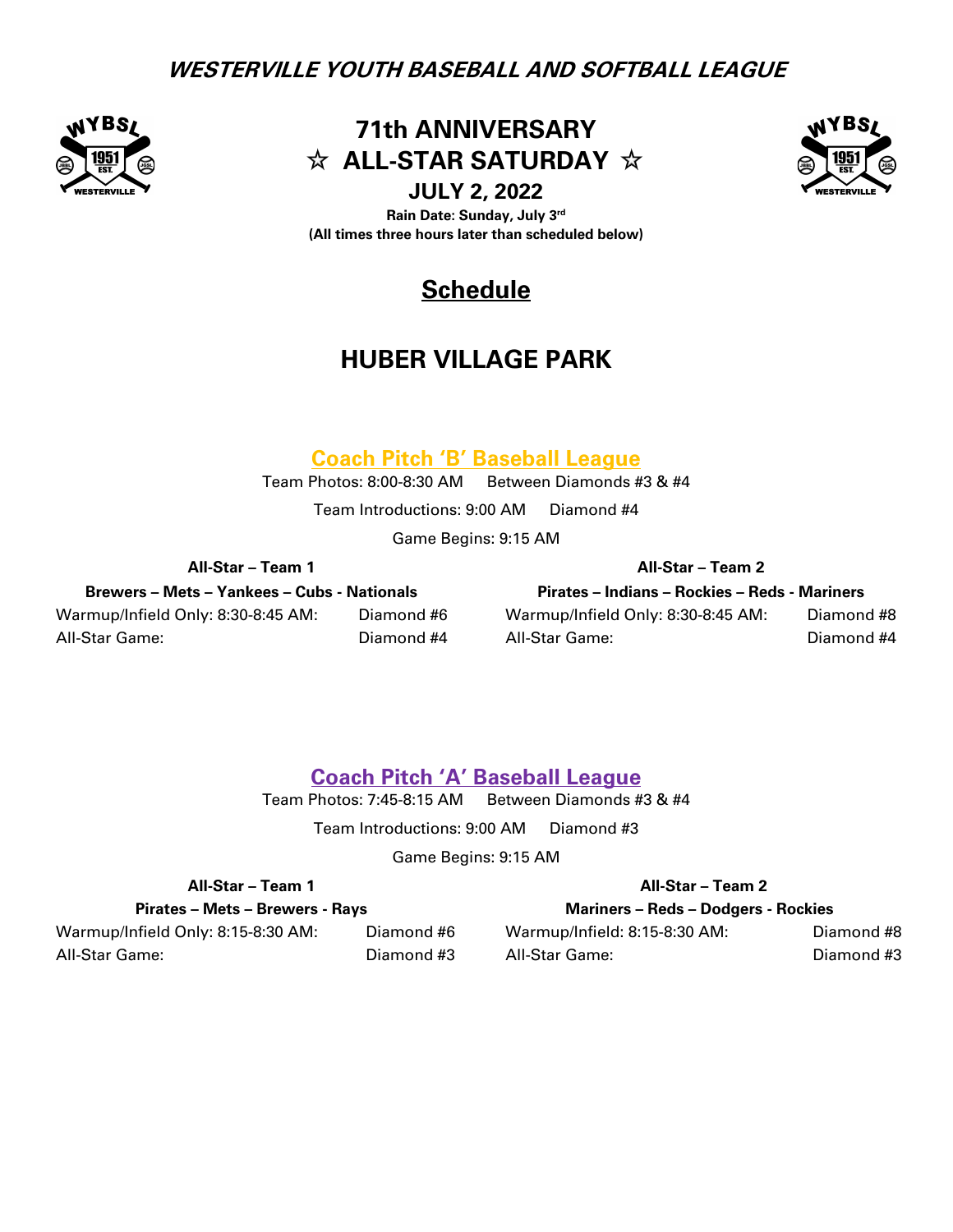

**71th ANNIVERSARY**  $\hat{\mathbf{x}}$  ALL-STAR SATURDAY  $\hat{\mathbf{x}}$ 

**JULY 2, 2022** 

**Rain Date: Sunday, July 3rd (All times three hours later than scheduled below)** 

# **Schedule HUBER VILLAGE PARK**

# **Green Hat Baseball League**<br>Team Photos: 12:00-12:30 PM Between Diamor

Between Diamonds #3 & #4 Team Introductions: 1:15 PM Diamond #4 All Games Begin: 1:30 PM Home Run Derby: 12:45 PM Diamond #5

### **All-Star – Team 1 All-Star – Team 2**

**Mets – Rockies – Mariners – Pirates - Dodgers Reds – Yankees – Rays – Tigers - Indians** Warmup/Infield: 11:45 AM-12:00 PM: Diamond #6 Warmup/Infield: 11:45 AM-12:00 PM: Diamond #8

All-Star Game: Diamond #4 All-Star Game: Diamond #4

## **Red Hat Baseball League**

Team Photos: 11:00-11:30 AM Between Diamonds #3 & #4

Team Introductions: 1:00 PM Diamond #3

Game Begins: 1:15 PM

Home Run Derby: 12:30 PM Diamond #3

### **All-Star – Team 1 All-Star – Team 2**

**Pirates – Mets – Red Sox Reds – Indians – Red Sox**

Warmup/Infield Only: 12:00-12:15 PM: Diamond #6 Warmup/Infield Only: 12:00-12:15 PM: Diamond #8 All-Star Game: Diamond #3 All-Star Game: Diamond #3

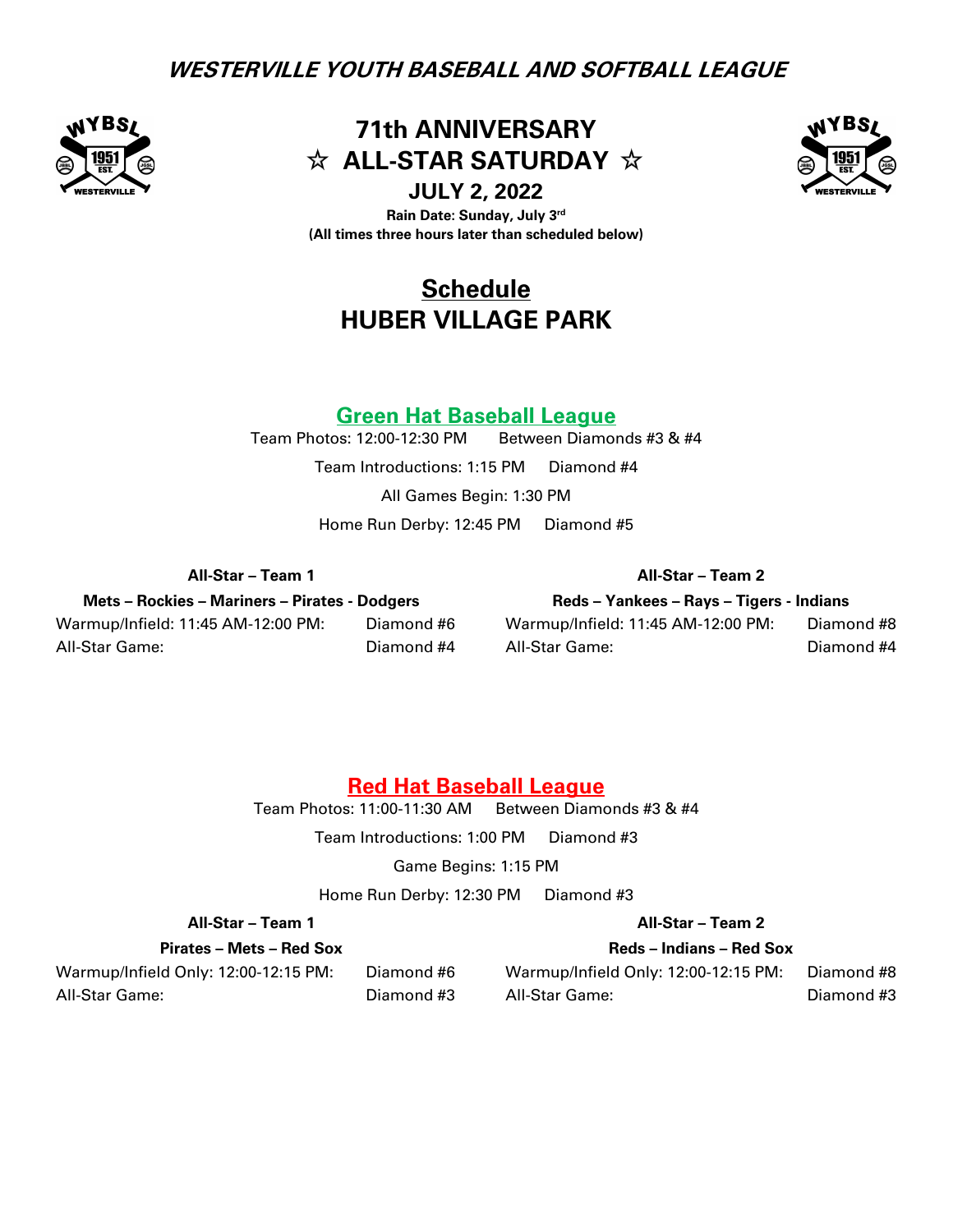

**71th ANNIVERSARY**  $\hat{\mathbf{x}}$  ALL-STAR SATURDAY  $\hat{\mathbf{x}}$ 

**JULY 2, 2022** 

**Rain Date: Sunday, July 3rd (All times three hours later than scheduled below)** 

# **Schedule HUBER VILLAGE PARK**

## **Coach-Pitch Softball League**

Team Photos: 8:00-8:30 AM Between Diamonds #3 & #4

Team Introductions: 9:00 AM Diamond #1

Game Begins: 9:15 AM

**Musketeers – Zips - Bobcats Cardinals - Flyers – Rockets**

All-Star Game: Diamond #1 All-Star Game: Diamond #1

### **All-Star – Team 1 All-Star – Team 2**

Warmup/Infield Only: 8:45-9:00 AM: Diamond #6 Warmup/Infield Only: 8:45-9:00 AM: Diamond #8

## **Green Hat Softball League**

Team Photos: 7:45-8:15 AM Between Diamonds #3 & #4

Team Introductions: 9:15 AM Diamond #2

Game Begins: 9:30 AM

Home Run Derby: 8:45 AM Diamond #2

## **All-Star – Team 1 All-Star – Team 2**

**Bobcats – Musketeers – Flyers - Cardinals Zips – Falcons – Rockets - Cardinals**

Warmup/Infield Only: 8:15-8:30 AM: Diamond #5 Warmup/Infield Only: 8:30-8:45 AM: Diamond #5 All-Star Game: Diamond #2 All-Star Game: Diamond #2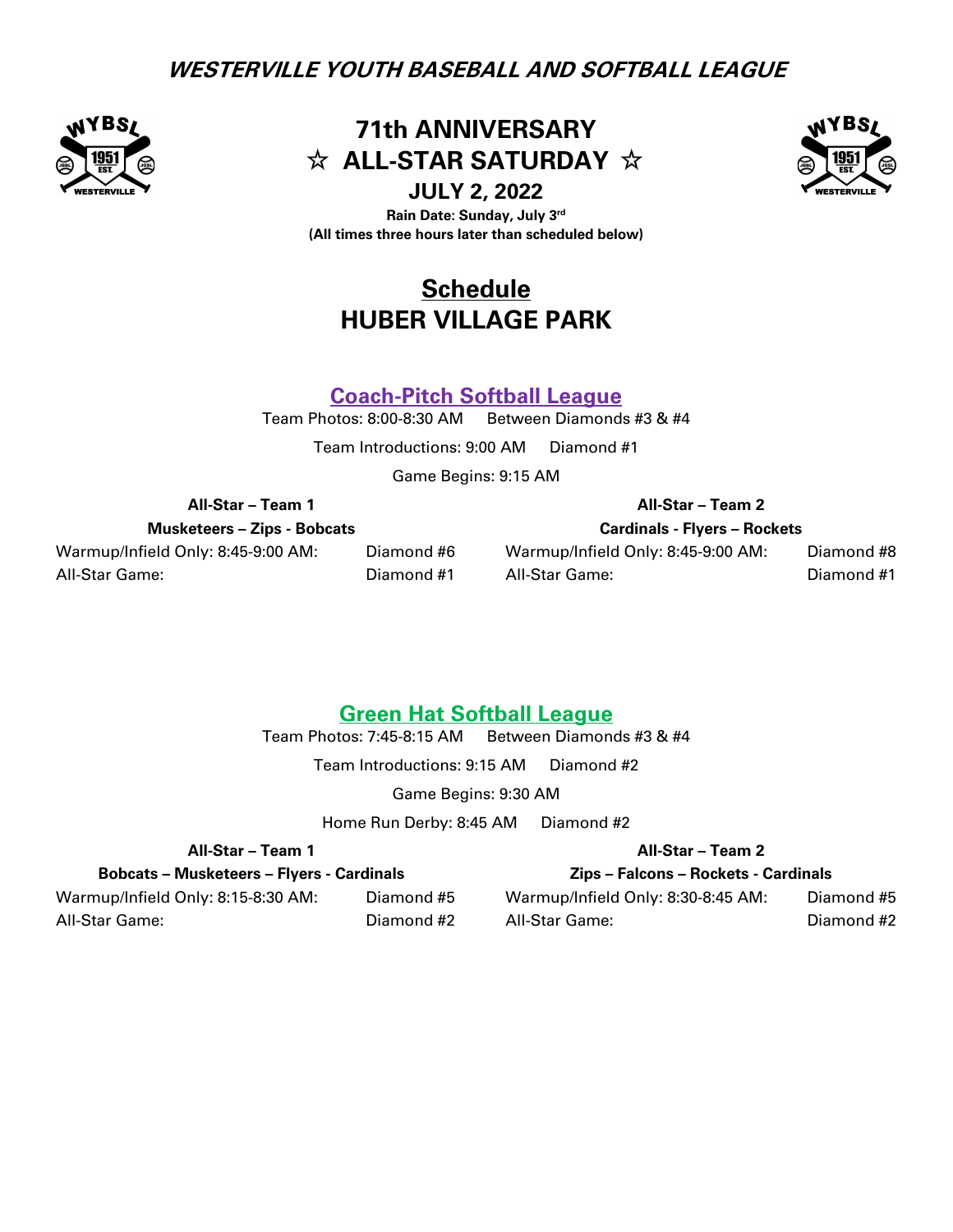

**71th ANNIVERSARY**  $\hat{\mathbf{x}}$  ALL-STAR SATURDAY  $\hat{\mathbf{x}}$ 



**JULY 2, 2022 Rain Date: Sunday, July 3rd (All times three hours later than scheduled below)** 

# **Schedule HUBER VILLAGE PARK**

## **Red Hat Softball League**

Team Photos: 11:45 AM-12:15 PM Between Diamonds #3  $&$  #4

Team Introductions: 1:00 PM Diamond #1

Game Begins: 1:15 PM

Home Run Derby: 12:30 PM Diamond #1

**Musketeers – Big Walnut 3, Big Walnut 1, Big Walnut 2 Rockets – Falcons – Flyers - Bobcats**

### **All-Star – Team 1 All-Star – Team 2**

Warmup/Infield Only: 12:15-12:30 PM: Diamond #6 Warmup/Infield Only: 12:15-12:30 PM: Diamond #8 All-Star Game: Diamond #1 All-Star Game: Diamond #1

### **Blue Hat Softball League**

Team Photos: 12:00-12:30 PM Between Diamonds #3 & #4

Team Introductions: 1:00 PM Diamond #2 Game Begins: 1:15 PM

Home Run Derby: 12:30 PM Diamond #2

### **All-Star – Team 1 All-Star – Team 2**

**Navy – Kelly Green Columbia Blue – Kelly Green**

Warmup/Infield Only: 12:00-12:15 PM: Diamond #7 Warmup/Infield Only: 12:15-12:30 PM: Diamond #7 All-Star Game: Diamond #2 All-Star Game: Diamond #2